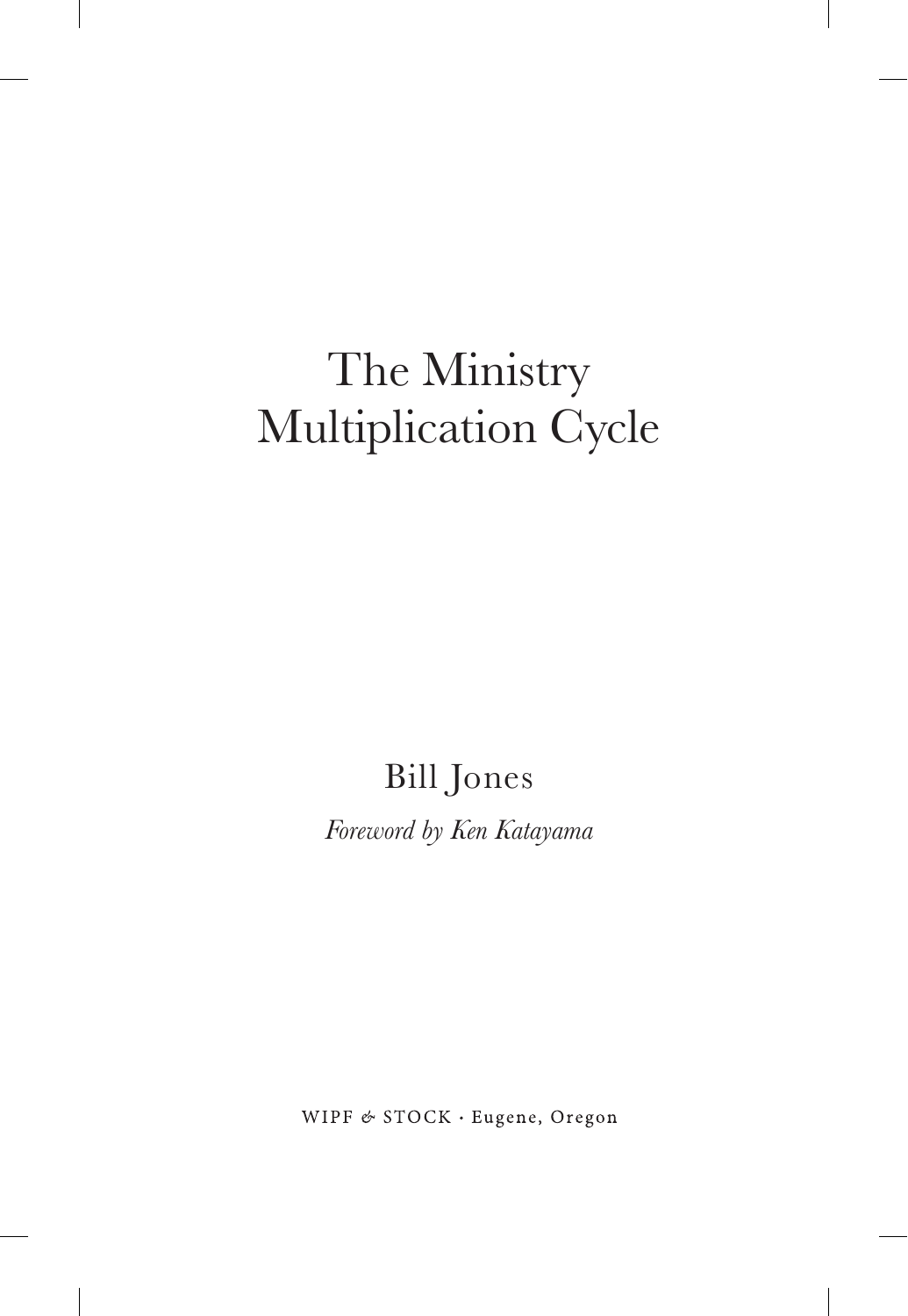#### THE MINISTRY MULTIPLICATION CYCLE

Copyright © 2020 Bill Jones. All rights reserved. Except for brief quotations in critical publications or reviews, no part of this book may be reproduced in any manner without prior written permission from the publisher. Write: Permissions, Wipf and Stock Publishers, 199 W. 8th Ave., Suite 3, Eugene, OR 97401.

Wipf & Stock An Imprint of Wipf and Stock Publishers 199 W. 8th Ave., Suite 3 Eugene, OR 97401

www.wipfandstock.com

paperback isbn: 978-1-7252-6424-3 hardcover isbn: 978-1-7252-6425-0 ebook isbn: 978-1-7252-6426-7

Manufactured in the U.S.A. 04/17/20

Scripture quotations taken from the New American Standard Bible® (NASB), Copyright © 1960, 1962, 1963, 1968, 1971, 1972, 1973, 1975, 1977, 1995 by The Lockman Foundation. Used by permission. www.Lockman.org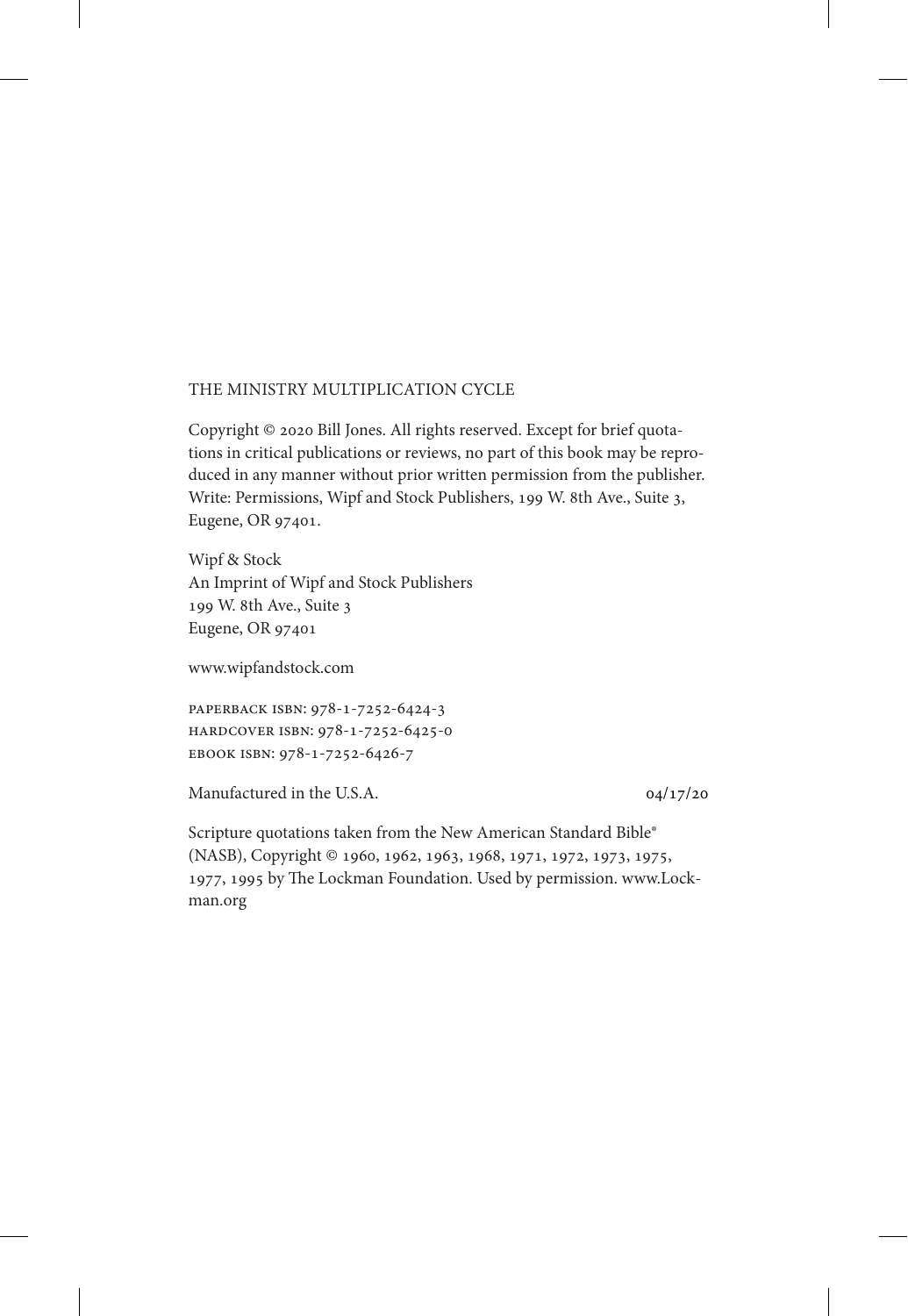This book is dedicated to . . .

The students of Columbia International University who took my classes and studied diligently to learn Jesus' approach to ministry.

The Crossover Global team who daily implement the principles of this book in order to plant churches in some of the most challenging places on earth.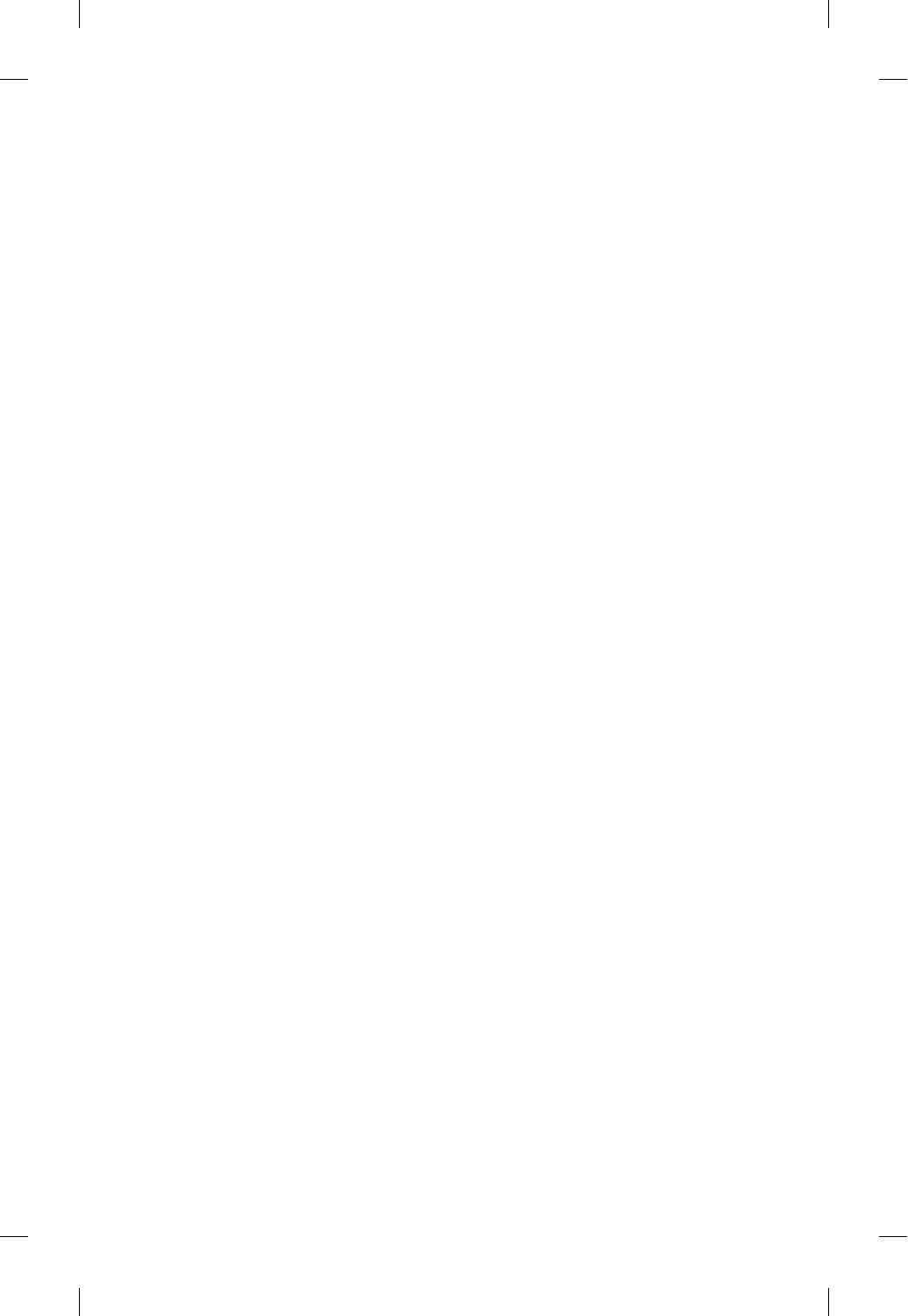## Contents

| Foreword by Ken Katayama                                                                                                                                               | $i\chi$      |
|------------------------------------------------------------------------------------------------------------------------------------------------------------------------|--------------|
| Introduction                                                                                                                                                           | хi           |
| <b>Chapter 1: Historical Perspective</b><br>What Did the Ministry of Jesus Look Like?                                                                                  | $\mathbf{1}$ |
| <b>Chapter 2: Tactical Perspective</b><br>What Can We Conclude about the Ministry of Jesus?                                                                            | 19           |
| <b>Chapter 3: Practical Perspective</b><br>What Basic Steps Does Jesus' Approach to Ministry Include?                                                                  | 40           |
| <b>Chapter 4: Biblical Perspective</b><br>If the Ministry Multiplication Cycle Is Truly a Biblical Strategy,<br>Shouldn't We See It Replicated by Those Jesus Trained? | 54           |
| <b>Chapter 5: Cultural Perspective</b><br>Will the Ministry Multiplication Cycle Work<br>in Different Cultural Contexts?                                               | 76           |
| <b>Chapter 6: Personal Perspective</b><br>What Might the Ministry Multiplication Cycle<br>Look like in Your Cultural Context?                                          | 96           |
| <b>Chapter 7: Missional Perspective</b><br>Where Do We Begin in Order to Implement<br>the Ministry Strategy of Jesus?                                                  | 115          |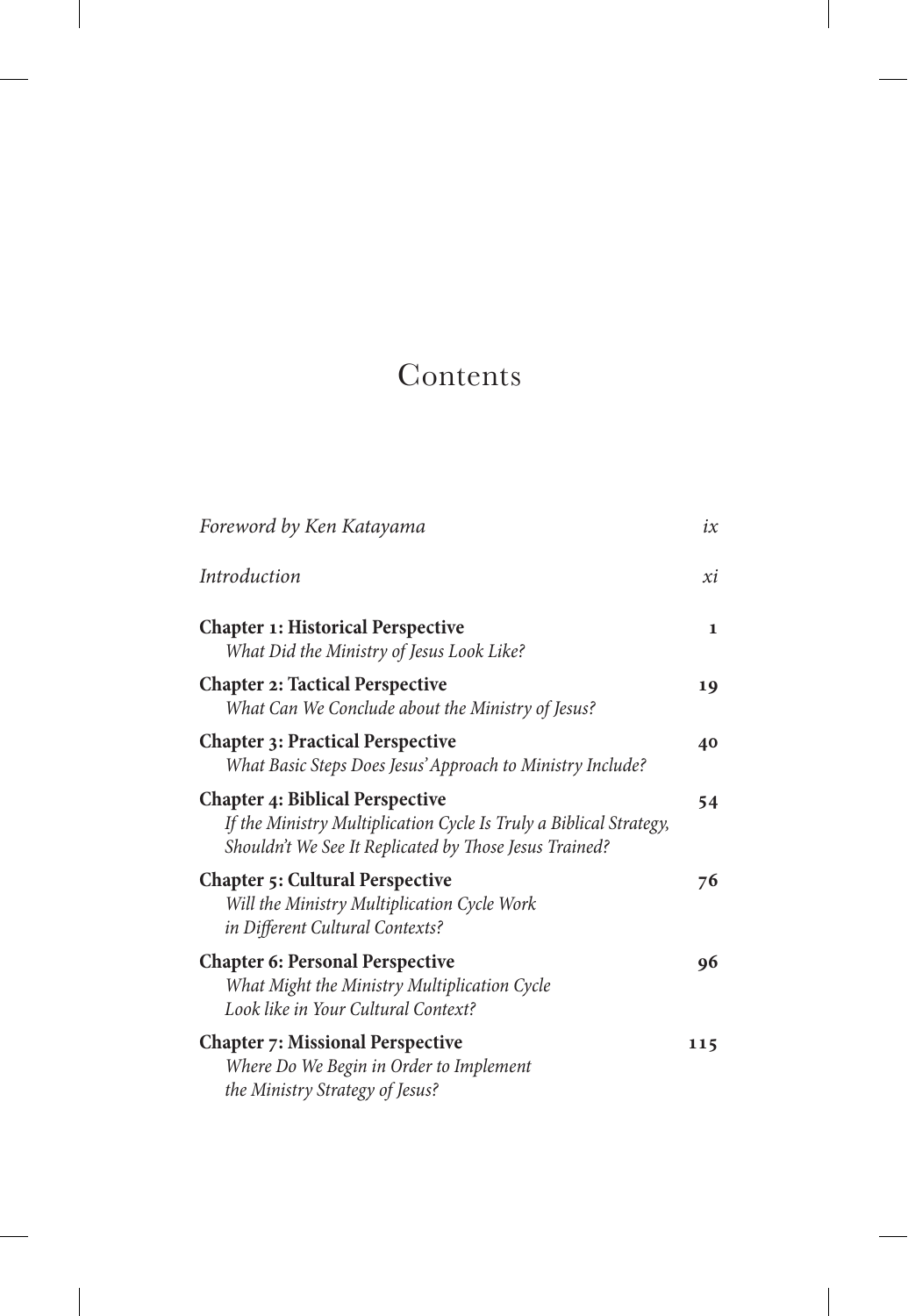| Conclusion                                      | 123 |
|-------------------------------------------------|-----|
| Appendix A: Harmony of the Gospels              | 141 |
| Appendix B: Harmony of the Gospels (Simplified) | 159 |
| Appendix C: The John 3:16 One Verse Method      | 162 |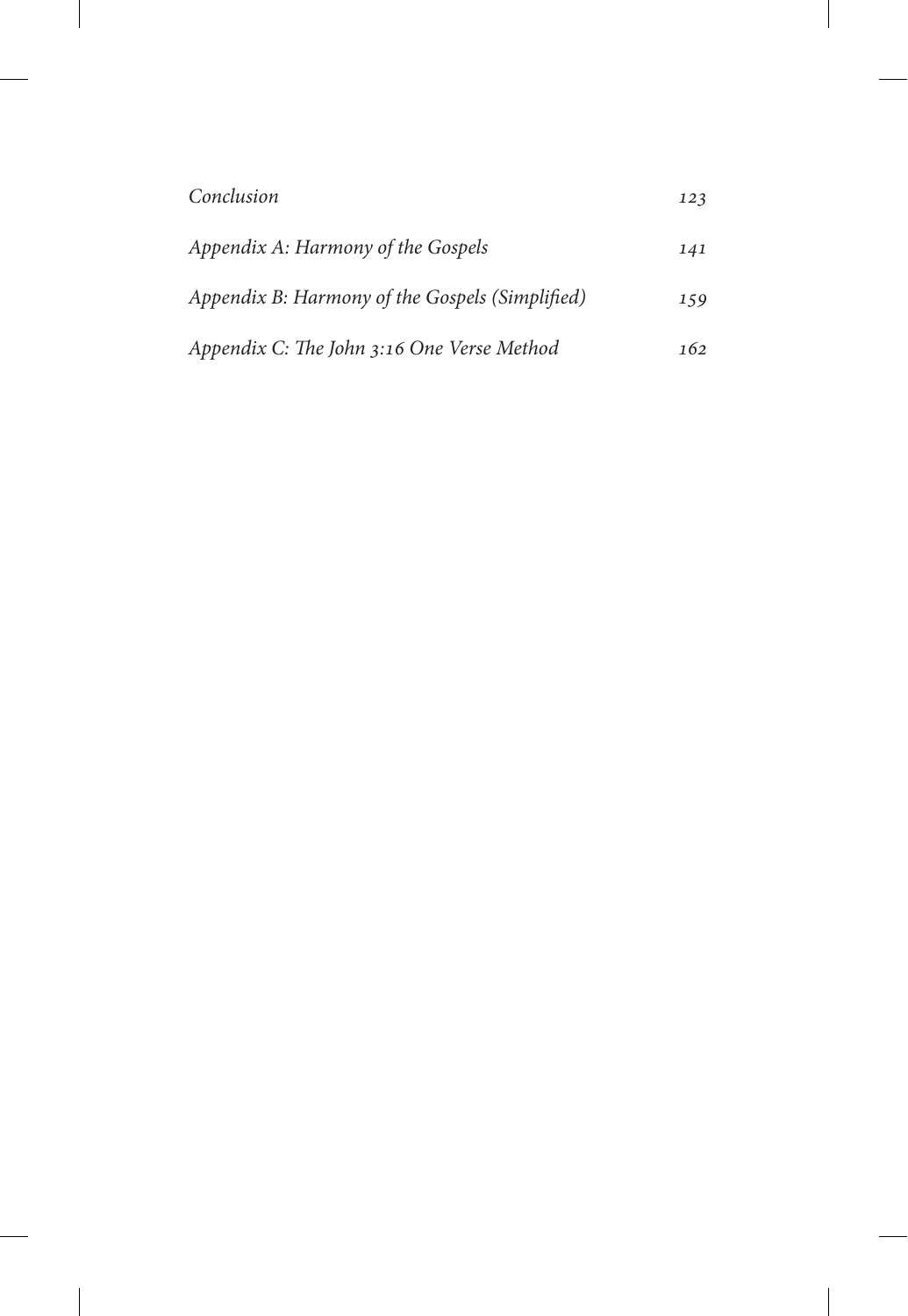## **Chapter 1**

## Historical Perspective

*What Did the Ministry of Jesus Look Like?*

If you are like most followers of Christ who want to impact the world for His glory, you are very busy. Just taking the time to read a book like this may seem like a luxury. And I suspect that you probably didn't read the previous introduction-you wanted to get right to the heart of the book, glean what can make you more effective at your ministry, and move on.

But wait! You need to read the introduction to this book. It won't take you three minutes. It will, however, help you know where we are going. Realizing the destination will motivate you to finish this critical chapter. Though perhaps not very exciting at times, this chapter is absolutely necessary because the information forms the foundation for everything that follows. So be quick about it. Go back and read the introduction.

Welcome back. Let's get started.

## **The Story of the Bible**

I'm convinced that the average Christian doesn't know the Bible very well. Worse, I'm convinced that the average Christian worker doesn't know the Bible very well. Even worse, the average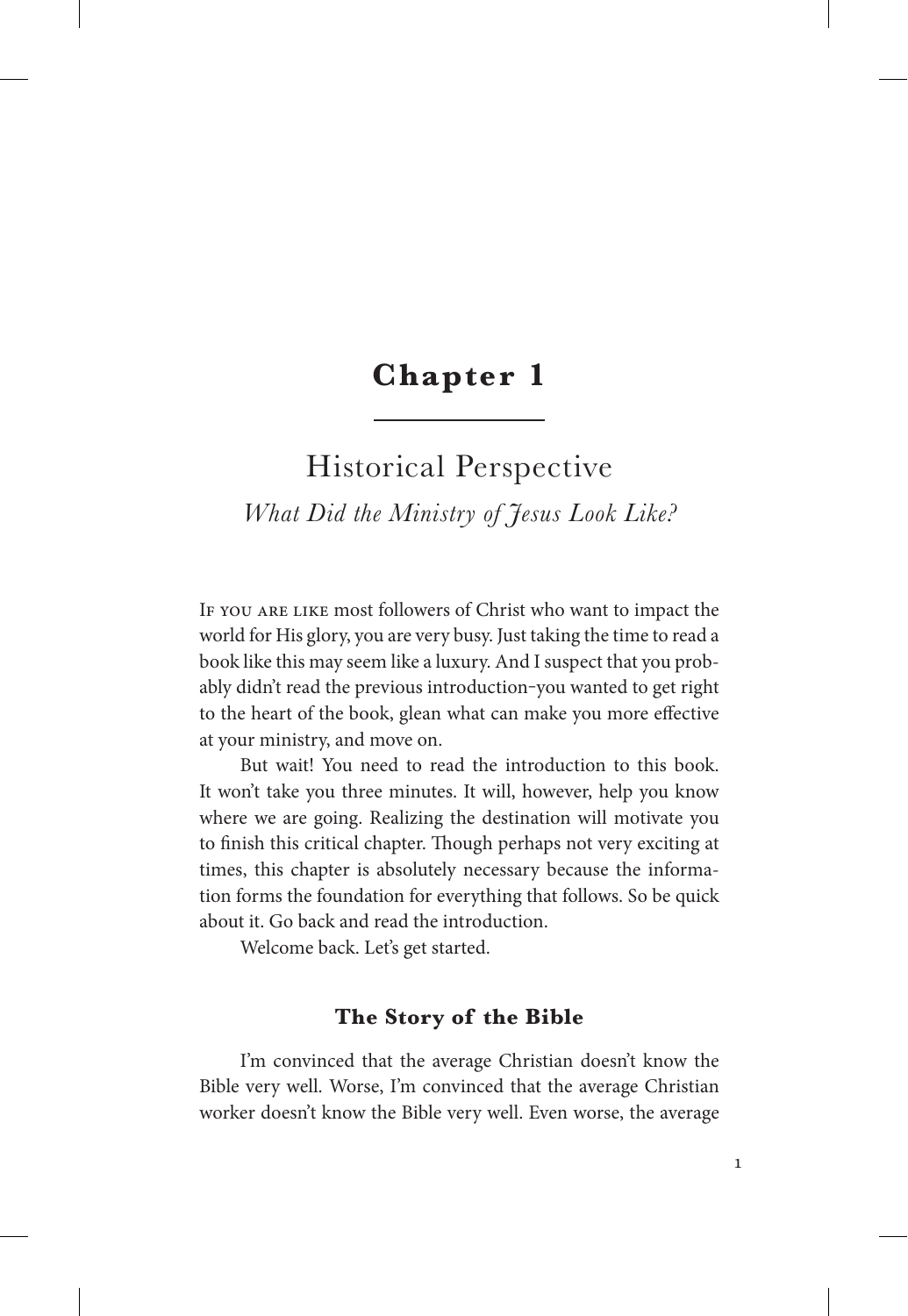pastor doesn't know the Bible very well. Sure, most know *stories from* the Bible, but do they really know the *story of* the Bible? This concern motivated me to write two books, *Putting Together the Puzzle of the Old Testament* and *Putting Together the Puzzle of the New Testament*. Both simply and memorably seek to communicate the unifying story of Scripture. Together these books divide the Bible into ten historical eras. To help remember these ten eras, I organized them into five pairs of opposite words:

Nothing/Something Exiting/Entering United/Divided Scattered/Gathered Coming/Going

Elaborated, the Old Testament part of the story goes like this:

- God creates the human race out of *nothing*. (Genesis 1–11)
- He turns the Hebrew race into *something*–a people of great size and significance. (Genesis 12–50)
- Next we find the Hebrews *exiting* Egypt, but wandering forty years in the wilderness because of unbelief. (Exodus to Deuteronomy)
- Then we see the Hebrews *entering* the Promised Land, experiencing physical victories and spiritual defeats. (Joshua to Ruth)
- Three kings rule over the twelve Hebrew tribes in a *united* kingdom called Israel. (I Samuel to I Kings 11, plus the poetry books)
- Israel is *divided* into two nations, Israel and Judah. Assyria later conquers Israel. (I Kings 12 to II Kings 23, plus several books of the prophets)
- Due to disobedience, Judah is *scattered* when Babylon takes them into captivity. (II Kings 24–25, plus Daniel and Ezekiel)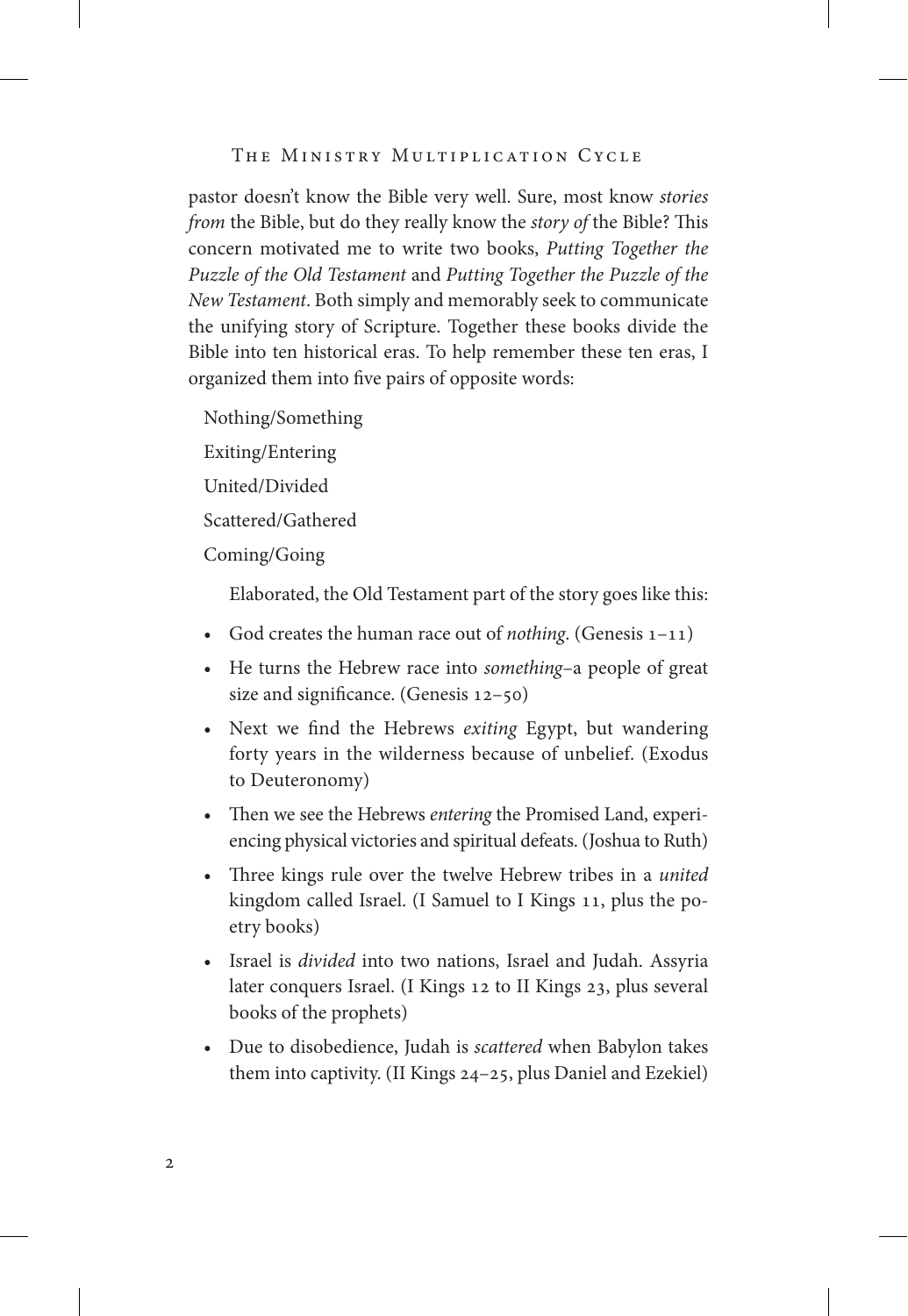• Judah is *gathered* back to the Promised Land after seventy years of exile in Babylon. (Ezra to Esther, plus the last three books of the prophets)

Four centuries after Malachi writes the final book of the Old Testament, the promised Messiah is born and the New Testament begins. Two eras complete the *story of* the Bible:

- Old Testament prophecy is fulfilled with the *coming* of Christ. (Matthew to John)
- Before ascending into heaven, the resurrected Jesus commissions the *going* of the Church. (Acts to Revelation)

This information is fairly simple, yet seldom understood. That's not surprising. The Bible is a very thick book. At least we know the story of Jesus very well.

Or do we? How well do we really know the ministry of Jesus? Let's take an easy test and find out.

Question: How long did Jesus minister with the twelve disciples? Commit yourself by writing your answer below.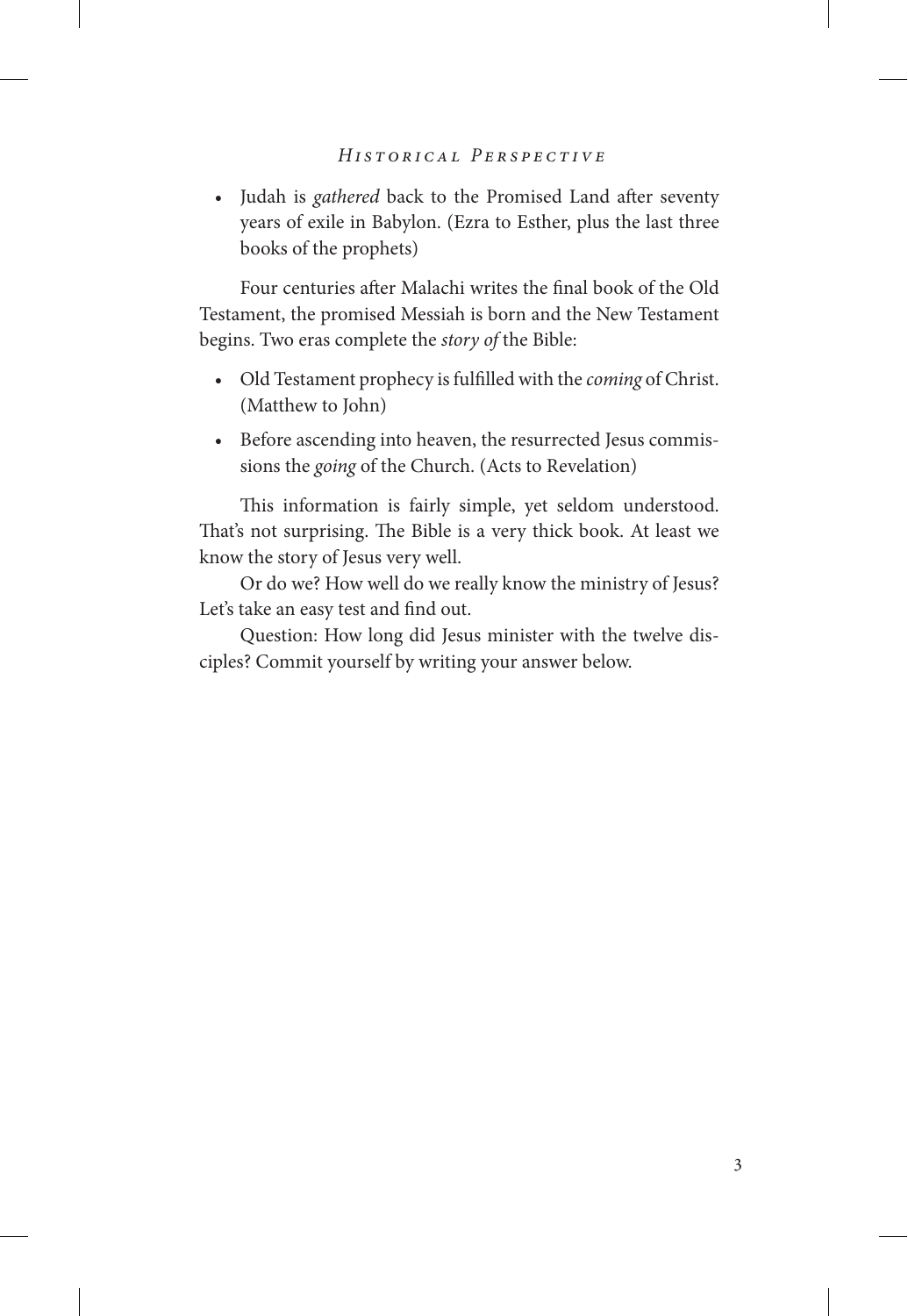If you wrote three years as most do, you are wrong. (Ouch!) If you were a bit more technical and wrote approximately three and a half years, sorry, but you are still wrong. Until I stepped away from books on ministry and spent time in the Bible investigating the ministry of Jesus, I would have written the same as you. Why? Because that's what we have been taught since Vacation Bible School. But that's not what the Bible says. Before you throw this book in the trash and label me a heretic, let's look at Scripture. Mark 3:13–19 says,

> And He (Jesus) went up on the mountain and summoned those whom He Himself wanted, and they came to Him. And He appointed twelve, so that they would be with Him and that He could send them out to preach, and to have authority to cast out the demons. And He appointed the twelve: Simon (to whom He gave the name Peter), and James, the son of Zebedee, and John the brother of James (to them He gave the name Boanerges, which means, "Sons of Thunder"); and Andrew, and Philip, and Bartholomew, and Matthew, and Thomas, and James the son of Alphaeus, and Thaddaeus, and Simon the Zealot; and Judas Iscariot, who betrayed Him.

As we read our Bibles and get to this passage, we subconsciously think that since the twelve disciples were always with Jesus, then this event marks the beginning of Jesus' ministry. But does it?

Interestingly, this passage in chapter 3 is not the first time we read in the Gospel of Mark about Peter, Andrew, James, John or Matthew. For some reason, however, by the time we get to Mark 3 and the story of Jesus choosing the twelve, we have already forgotten about earlier experiences Jesus had with some of His disciples. Take Mark 1:16–20, two chapters earlier, for example. That passage says,

> As He (Jesus) was going along by the Sea of Galilee, He saw Simon and Andrew, the brother of Simon, casting a net in the sea; for they were fishermen. And Jesus said to them, "Follow Me, and I will make you become fishers of men." Immediately they left their nets and followed Him. Going on a little farther, He saw James the son of Zebedee, and John his brother, who were also in the boat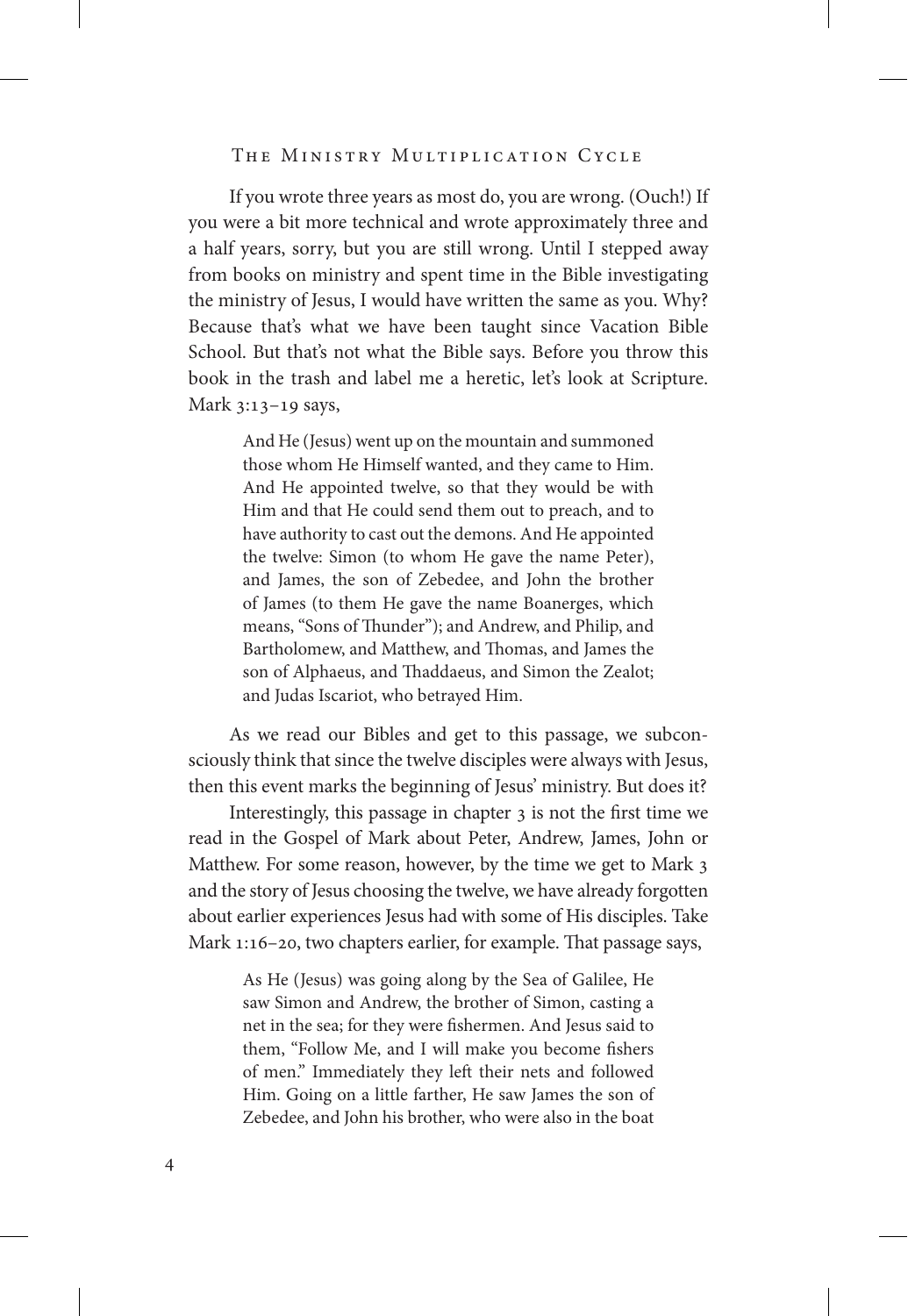mending the nets. Immediately He called them; and they left their father Zebedee in the boat with the hired servants, and went away to follow Him.

Did you catch that? Jesus had a significant relationship with Peter, Andrew, James and John two chapters (and several months) before He called them to be part of the Twelve.

I heard a couple of speakers suggest that it was in Mark 1:16– 20 that the ministry of Jesus began. They described the events leading up to Jesus' calling of the four accurately enough, but unfortunately came to a wrong conclusion. They highlighted the ministry of John the Baptist  $(1:1-8)$ , the baptism of Jesus  $(1:9-11)$ , the temptation of Jesus in the wilderness  $(1:12-13)$  and Jesus' move to Galilee after John's imprisonment (1:14–15). They then reached the story of Jesus calling Peter, Andrew, James and John (1:16–20), which is the first time Mark has mentioned anything about any of the disciples. The speakers then confidently (but inaccurately) declared that as Jesus the Messiah approached the fishermen, the powerful spirituality radiating from the Messiah overwhelmed the four fishermen so much that when He called them, all four left their professions and followed a total stranger. Thus began the ministry of Jesus.

But Jesus did not meet Peter, Andrew, James and John for the first time in Mark 1. He met them much earlier. Most people don't realize that Mark wants to focus on Jesus' ministry in the northern district of Galilee. He doesn't spend much time on what Jesus did early in His ministry in the southern district of Judea. It's not that Jesus' first year of ministry was unimportant. It is just that Mark is in a great hurry to discuss Jesus' ministry in Galilee. As a result, he skips an entire year in the life of Jesus: everything that occurred between Jesus' wilderness experience (Mark 1:13) and Jesus' move to Galilee (Mark 1:14). (Luke does the exact same thing between Luke 4:13 and 4:14.)

Let me repeat. Between two verses of Scripture, Mark and Luke skip a year in the ministry of Jesus.

What then happens during this "missing" year? One must turn to the Gospel of John to find the answer. In John 1:29 we find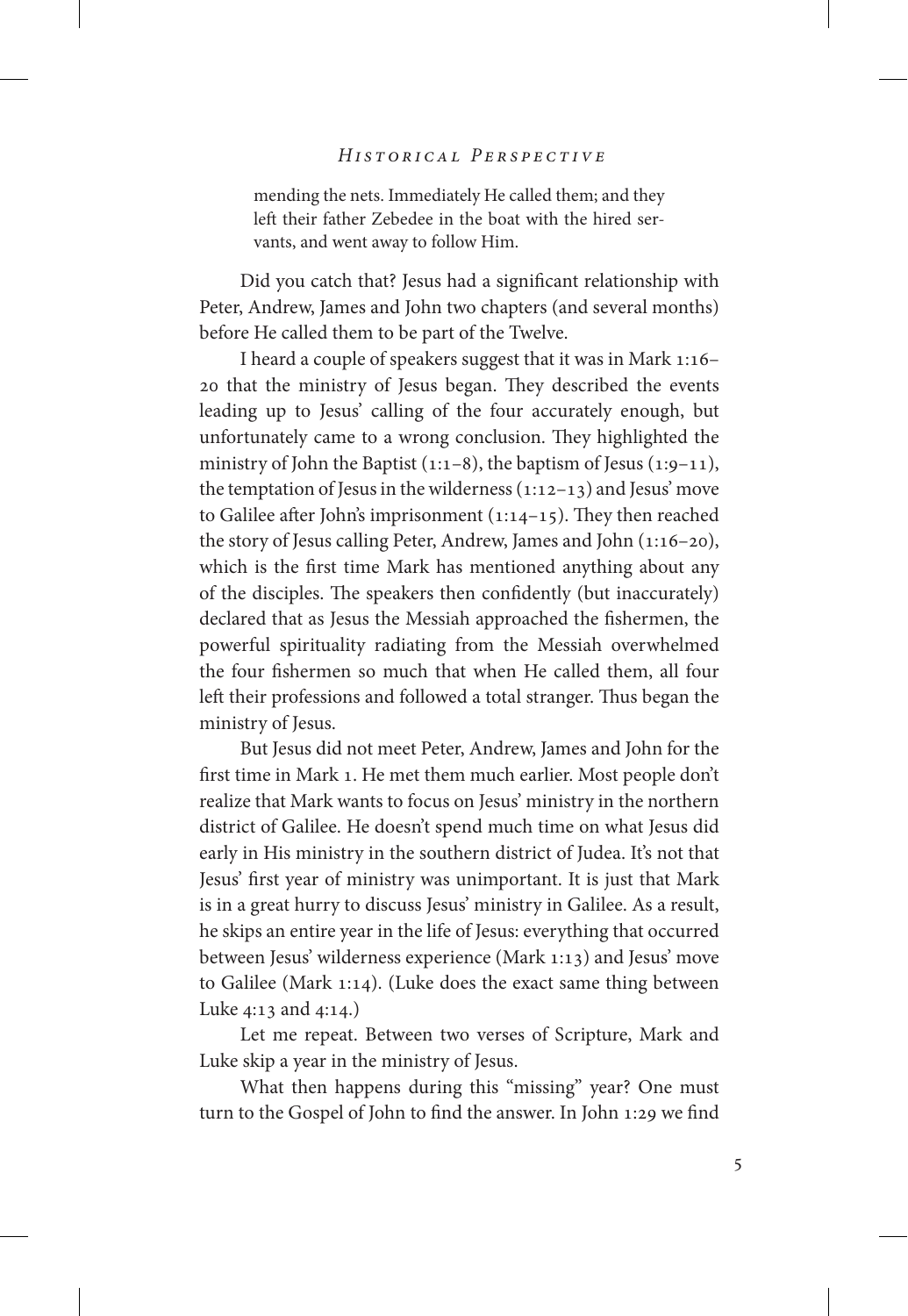Jesus returning from His wilderness experience. (Note: We know Jesus has already been baptized by the comment John the Baptist makes in John 1:32 about witnessing the Spirit of God descending upon Jesus in the form of a dove. We also previously read in the Gospel of Mark that after His baptism, Jesus immediately went into the wilderness.) In chapter 1 of the Gospel of John, beginning with verse 29, John devotes almost four complete chapters before noting Jesus' permanent move to Galilee in John 4:43. What happens between John 1:29 and 4:43? A lot. But one interesting episode occurs in John 1:35–45. The day after Jesus returns from His fasting and temptation in the wilderness, He meets Andrew, John and Peter (1:35–42). The day after that, Jesus meets Philip and Nathanael (1:43–45). This episode is interesting because it shows that in the first few days after returning from the wilderness, Jesus is interacting with at least five of the future Twelve. In other words, at the beginning of His ministry, during that "missing" year in Mark and Luke, Jesus begins to minister *to* His future Twelve.

So back to our little quiz at the beginning of this chapter. If we had asked the question, "How long did Jesus minister *to* the Twelve?" we could have correctly answered three to three and a half years by referring to John 1:35-45. But we asked the question, "How long did Jesus minister *with* the Twelve?" That is, how long did the Twelve travel as a group around the clock with Jesus? From Mark 3:13–19, we now see that we must answer around one and a half years. (Prepositions are important!)

Please understand, our intention is not to make a big deal about the actual starting date of Jesus' ministry. What we are trying to do is show how little we truly understand about the ministry of Jesus. A lot happened in His ministry before He called the Twelve to be *with* Him on a permanent basis. As a result, the question we must then ask is, "What was Jesus doing during this time?" Up until now, we have worked backwards chronologically just to make the point that we don't know as much about the ministry of Jesus as we thought we did. For the remainder of the chapter, we will trace in chronological order the ministry of Jesus from its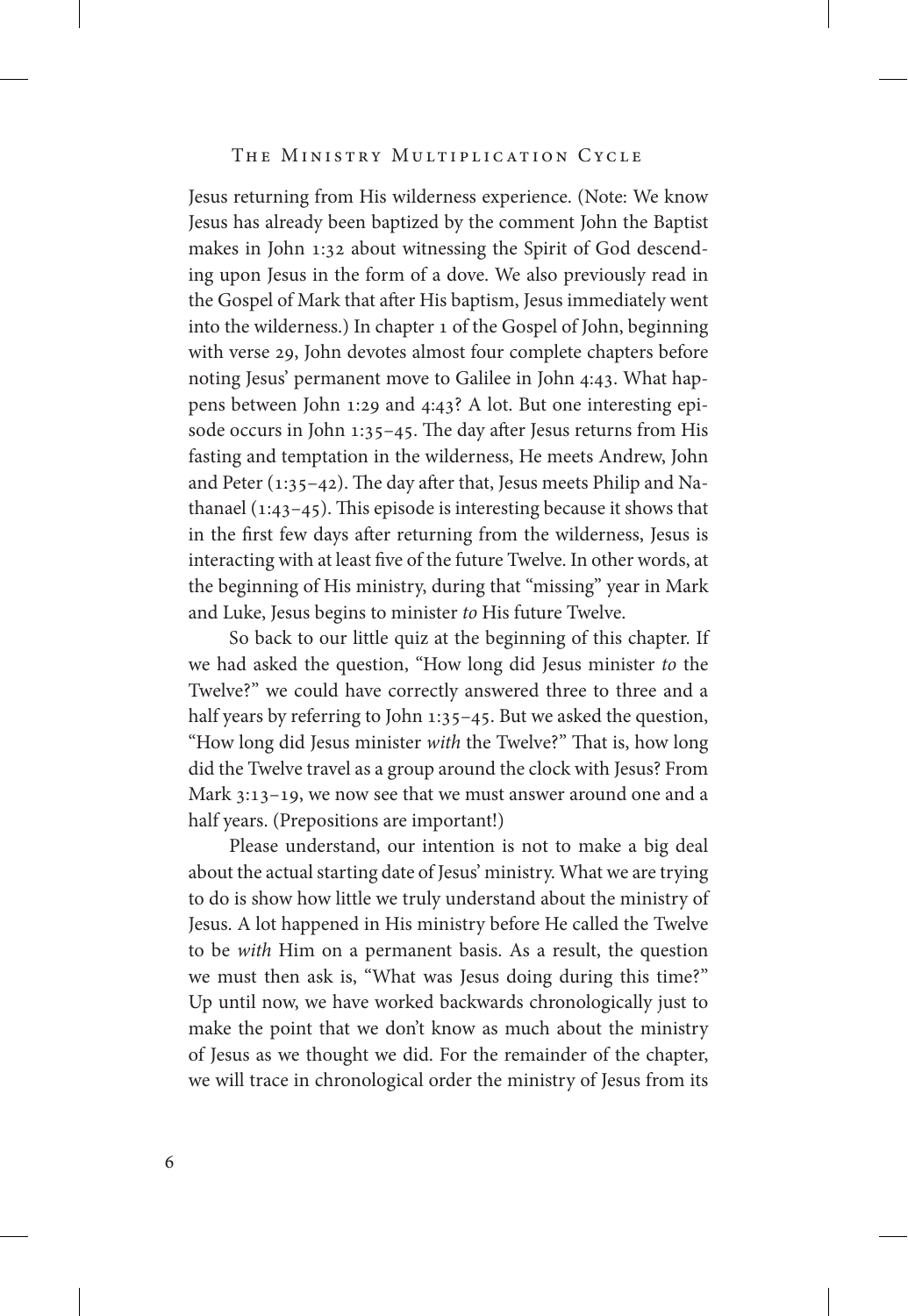beginning to its end. Once we finish, we will see in the next chapter what we can learn to make us more effective in our own ministries.

## **The Ministry of Jesus**

Tracing chronologically the ministry of Jesus requires that we first harmonize the gospel accounts by merging the four separate stories−Matthew, Mark, Luke, and John−into one seamless narrative. Two basic approaches exist for harmonizing the gospels. One is quite involved but very rewarding; the other is relatively easy, but still very rewarding.

The first approach requires that we identify all the historical markers in the four gospels such as references to the reign of Augustus Caesar or the administration of Pilate, as well as the various Jewish feasts mentioned in the Gospels like the feasts of Passover, Tabernacles and Dedication. Using the years from the historical markers and the months of the year from the Jewish feasts, we can develop a basic framework for when the various passages occur. For example, we know that a Passover (such as in John 2:13 or John 6:4) occurs around March to April and that the Feast of Dedication (such as in 10:22) occurs around December. Once you have established this basic framework, you can determine the timing of many of the passages, but not all of them. For the remaining passages you will need to spend many hours studying several reference books as you decide where to place them. If diligent, you should finish your harmony after several intense months. It took me almost two years, but I had a job that required that I go to work every day. If you invest significant time and a great deal of effort into this approach, the results are quite rewarding because you will know the ministry of Jesus and your Bible much better.

The second approach does not require nearly the effort. Go online and purchase a reputable harmony of the gospels. I recommend Robert L. Thomas and Stanley N. Gundry's *A Harmony of the Gospels*. This approach is also rewarding; it saves you much time because others have spent lifetimes seeking to develop a credible timeline.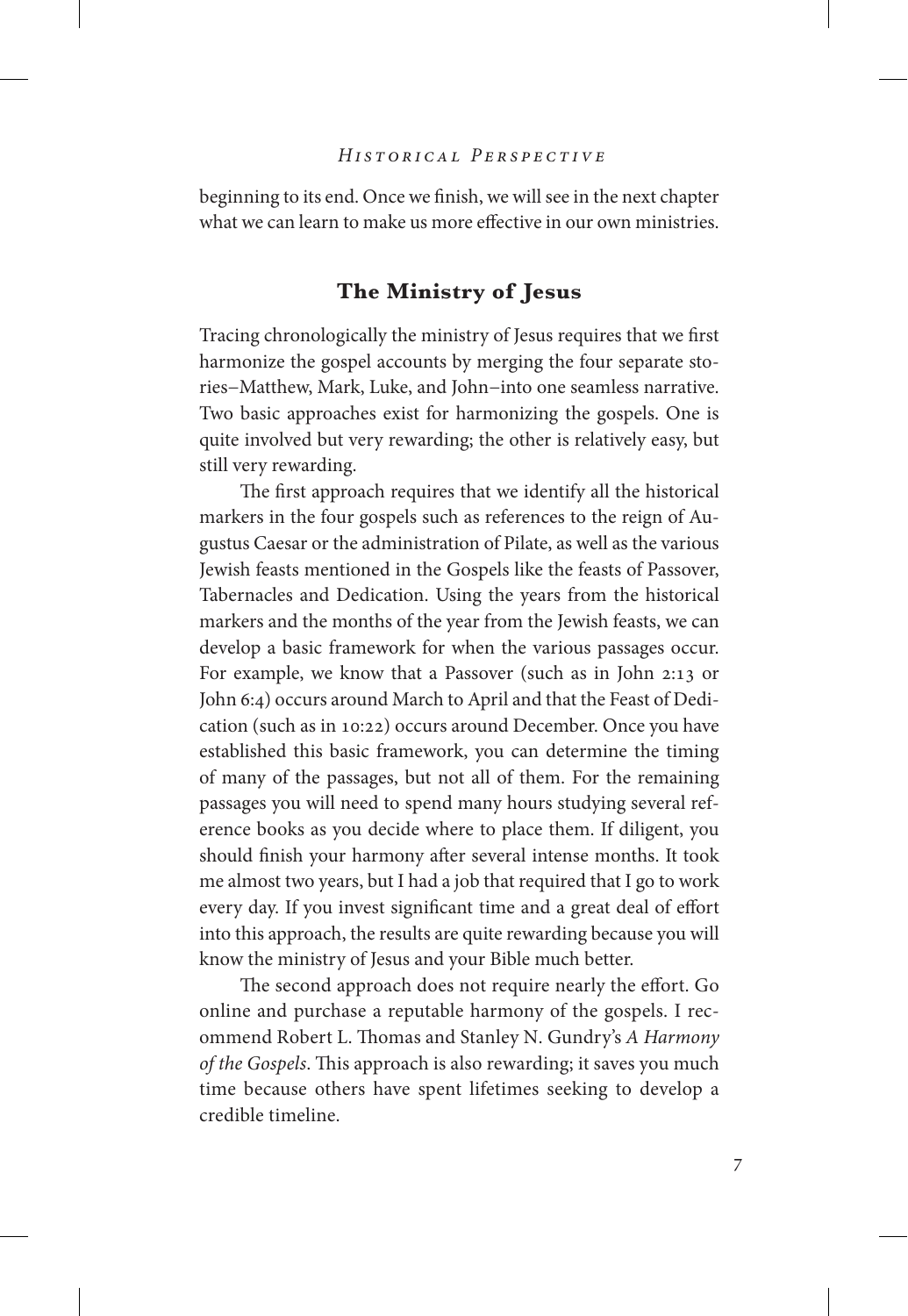In Appendix A you will find a detailed harmony of the Gospels. Scholars may disagree on some of the finer points, but it suffices for what we want to accomplish. In the following pages, however, you will find a simplified harmony of the gospels, with the life of Jesus divided into four periods: Christ's Private Period (from His birth to the beginning of His public ministry), Christ's Public Period (starting after His temptation in the wilderness and finishing at the beginning of His Passion week), Christ's Trials Period (starting Palm Sunday and ending the following Saturday), and Christ's Triumphant Period (starting at His resurrection and ending at His ascension). Christ's Private Period consists of seven groups of people; His Public Period covers seven geographical locations; His Trials Period lasts for seven days; and His Triumphant Period highlights three confidence boosters. I have summarized these four periods in four charts. Please note that I prefer an AD 30 date for the crucifixion. If you prefer an AD 33 crucifixion date, just add three years to the dates in Charts II, III and IV. Also note that Matthew tends to arrange his content topically, rather than chronologically, making it seem a bit confusing when compared to the other authors.

The Private Period of Christ begins with His birth to *Mary and Joseph*, immediately followed by the *angels and shepherds* offering Him worship. Six weeks later, in obedience to the Mosaic law found in Leviticus 12, Mary and Joseph take Jesus to the temple in Jerusalem. There *Simeon and Anna* honor baby Jesus. Luke 2:39 tells us that after Mary and Joseph "performed everything according to the Law of the Lord, they returned to Galilee, to their own city of Nazareth." Apparently they later return to Bethlehem, perhaps to be closer to the temple, but soon Jesus is sought by the *Magi and Herod*. The wise men want to worship Jesus and Herod wants to kill Him. As a young boy, Jesus interacts with the *temple teachers*. Years later, as Jesus prepares to start His public ministry, He is baptized by *John the Baptist* and then tempted for forty days by *the devil* in the wilderness. See Chart I for the details.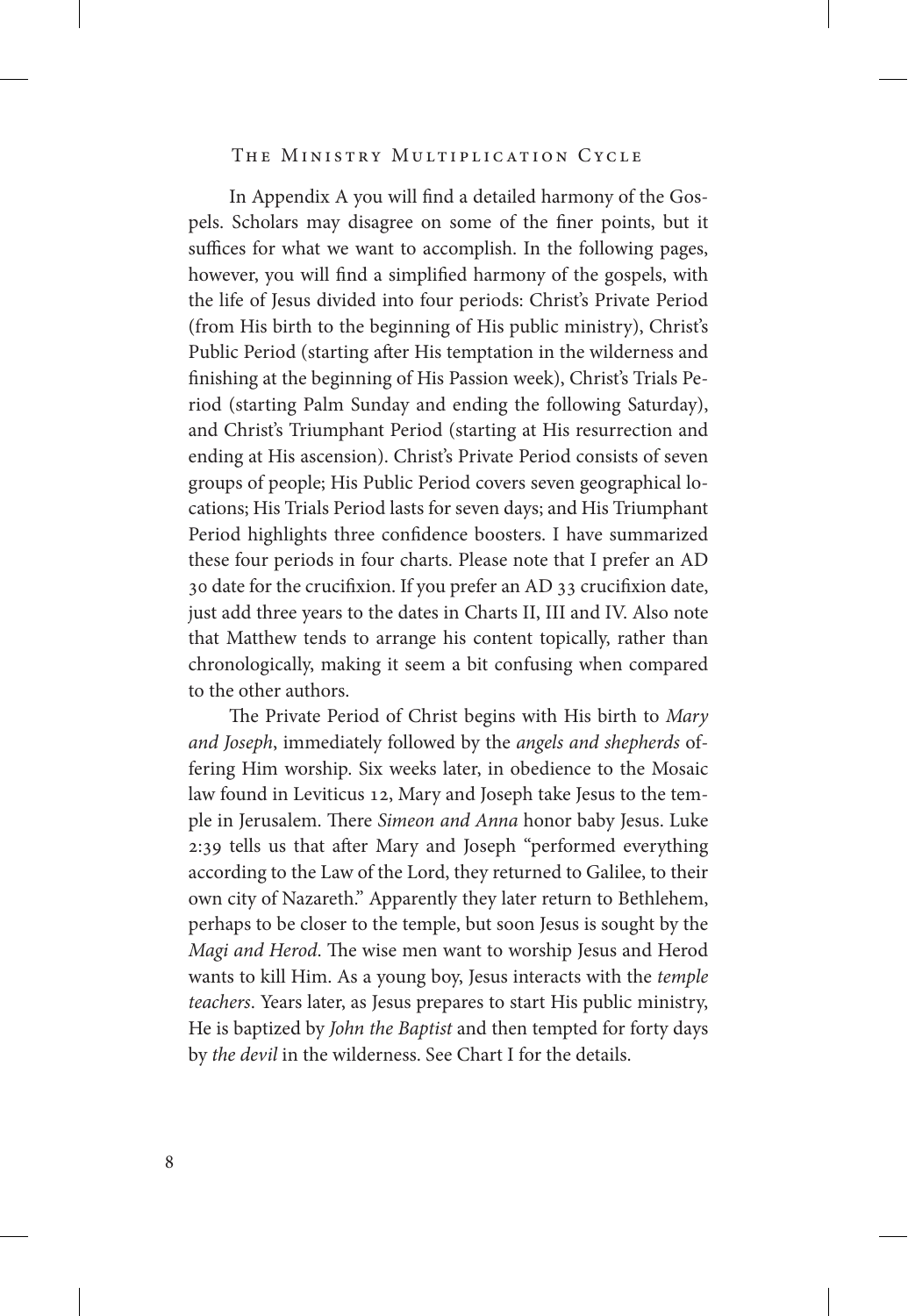## **Chart I: The Private Period of Jesus Christ (Seven Groups of People)**

| When                          | Where                                                         | What                                           | <b>Matthew</b> | Mark       | Luke          | John     |
|-------------------------------|---------------------------------------------------------------|------------------------------------------------|----------------|------------|---------------|----------|
| Approx.<br>$6-4$ BC           | Bethlehem                                                     | Born to<br>Mary and<br>Joseph                  | $1:1-25$       |            | $1:1-$<br>2:7 | $1:1-18$ |
| Approx.<br>6–4 BC             | Bethlehem                                                     | Worshiped<br>by the<br>Angels and<br>Shepherds |                |            | $2:8 - 20$    |          |
| Six weeks<br>later            | Jerusalem                                                     | Honored<br>by Simeon<br>and Anna               |                |            | $2:21-$<br>40 |          |
| Approx.<br>two years<br>later | Bethlehem,<br>assuming<br>they re-<br>turned from<br>Nazareth | Sought by<br>the Magi<br>and Herod             | $2:1 - 23$     |            |               |          |
| Around<br>AD $6-8$            | Jerusalem                                                     | Taught by<br>the Temple<br>Teachers            |                |            | $2:41-$<br>52 |          |
| Late AD<br>26                 | Jordan<br>River                                               | Baptized<br>by John                            | $3:1-17$       | $1:1 - 11$ | $3:1 - 22$    |          |
| Late AD<br>26                 | Wilderness                                                    | Tempted<br>by the<br>Devil                     | $4:1 - 11$     | $1:12-13$  | $4:1-13$      |          |

The Public Period of Christ focuses on His three to three-and-ahalf-year ministry. To keep all that happens in order, we arrange the events according to the main geographical areas where Jesus spends the majority of His time ministering. Many times the Lord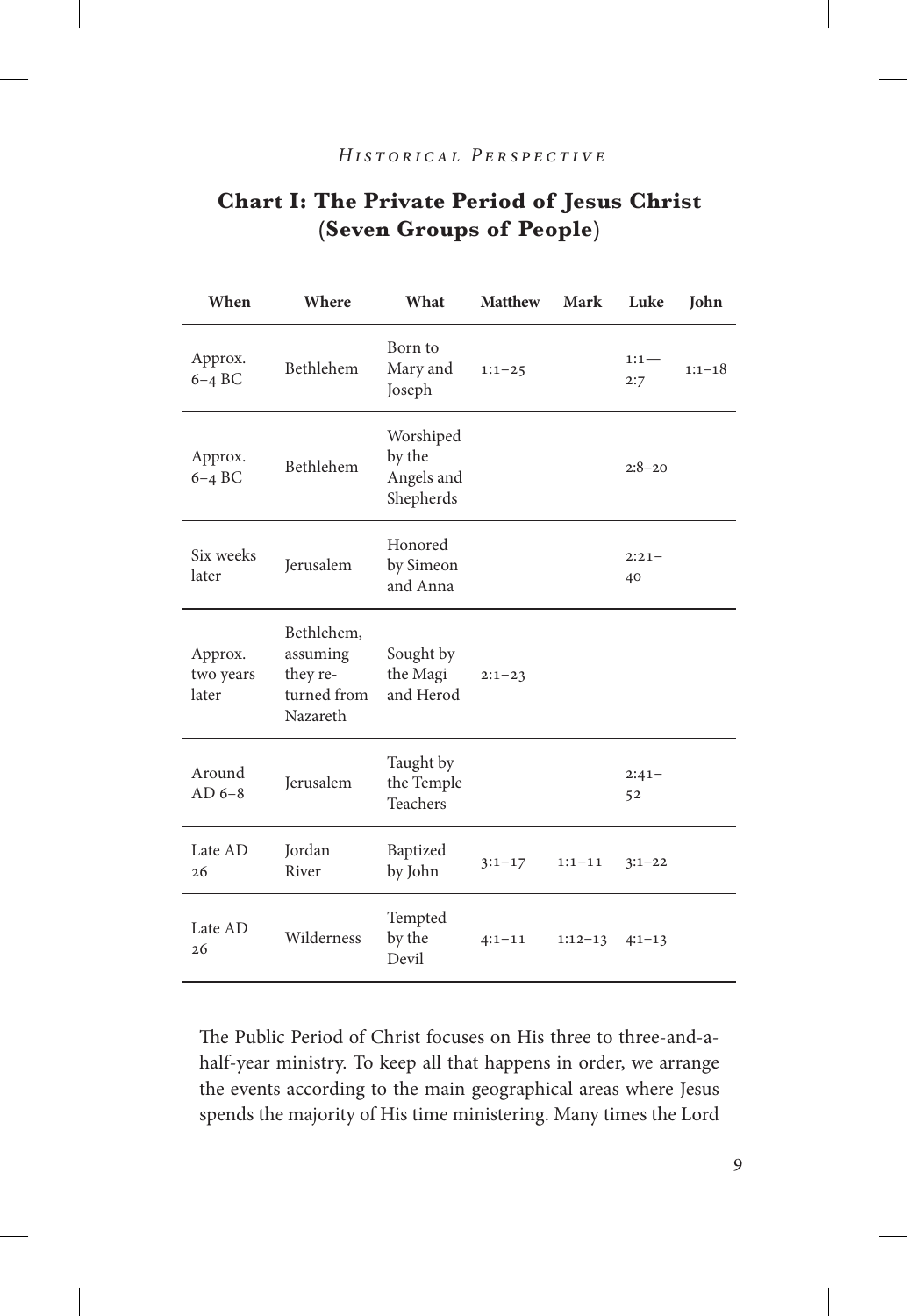may travel outside of the stated area, but these tend to be short trips. For example, in John chapter 2, Jesus travels from Judea to Cana in Galilee for the wedding, but soon returns to Judea. To give context, the following map shows the five districts of Palestine during the time of Jesus. The districts of Judea, Samaria and Galilee tend to be more familiar to us than the districts of Decapolis (a mostly Gentile area) and Perea, the district the gospels tend to refer to as "beyond the Jordan."



**The Five Districts of Palestine during the New Testament**

Jesus begins His Public Period based primarily in the district of Judea. Since He will later return to Judea at the end of the Public Period, we will call this part of Jesus' ministry His *Early Judean Ministry*. During this time, we read of Him meeting five of the future twelve disciples (John 1:35–51), going to the wedding in Cana where He turns water into wine (John 2:1–12), cleansing the temple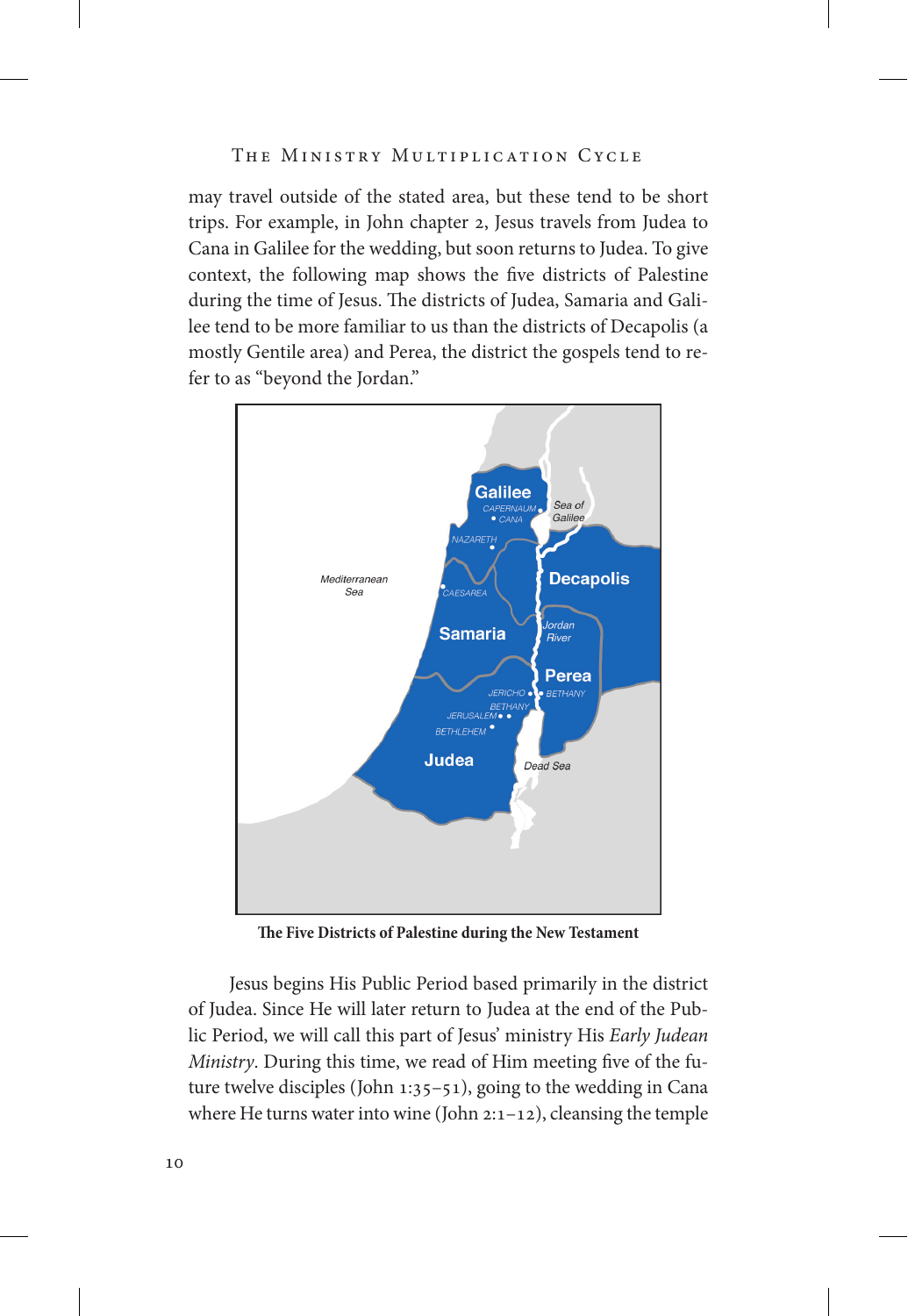for the first time (John 2:13–25), interacting with Nicodemus (John 3:1–21), and spending time with His disciples baptizing (John 3:22).

After Herod takes John the Baptist into custody, Jesus leaves Judea and travels through Samaria where He meets the woman at the well. Though His *Samaritan* Ministry lasts for only a few days, it is very significant in that many Samaritans (a people who were part Jewish and part Gentile) come to Jesus as their Savior (John 4:42). As Jesus moves into the district of Galilee, we find Him finishing His first year of public ministry. (Here's something to think about, but only for a moment. In John 4, as Jesus talks to the woman at the well, John mentions that Jesus has disciples traveling with Him (John 4:8). Who are they? Be careful now. You must remember that Jesus has not yet called the Twelve to be with Him on a full-time basis. Remember, too, that future disciples like Peter and Andrew live in Capernaum in Galilee, where they work as fishermen. On the other hand, we must also wonder if John is perhaps writing about the time with the Samaritans as an eye witness. We will return to this thought later.)

Jesus spends the majority of His public ministry in Galilee, so the gospel writers devote many chapters to this time frame of His ministry. They write so much about Jesus' time in Galilee, that it helps to divide this aspect of His ministry into three parts. During the initial part of Christ's time in Galilee, what we will call the *Early Galilean Ministry*, among other things Jesus calls Peter, Andrew, James and John to leave their nets and follow Him (Mark 1:14–20; Luke  $5:1-11$ ). Together they go on a ministry trip throughout all of Galilee where they minister in various synagogues (Mark 1:39–45; Luke 5:12–16). When they return from this trip, Jesus calls Matthew (Levi) to follow Him (Mark 2:13–17; Luke  $5:27-32$ ).

A few months later, Jesus calls twelve from among His many followers to minister with Him fulltime. This event, about halfway through His overall ministry, begins what we will call the *Middle Galilean Ministry*. During this portion of Jesus' ministry, He travels with the Twelve from one side of the district of Galilee to the other side. Toward the end, He sends His twelve disciples to minister in teams of two (Mark 6:7–13; Luke 9:1–6).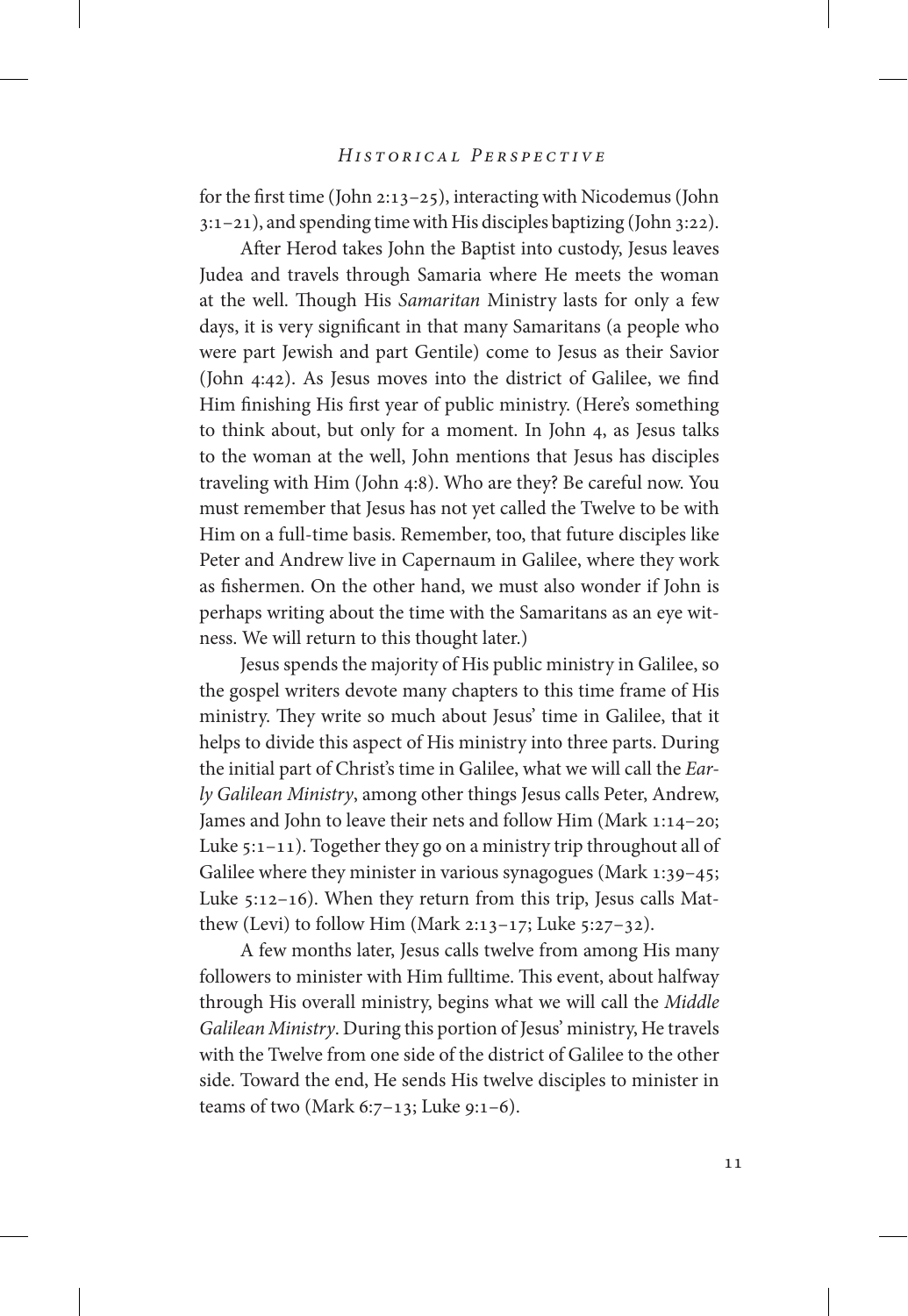After a few months, Jesus' Middle Galilean Ministry ends and His *Latter Galilean Ministry* begins when He takes a series of short trips with the twelve disciples to various Gentile areas. During this segment of His ministry, Jesus, along with the Twelve, visits Tyre and Sidon (7:24–30), the district of Decapolis (Mark 7:31—8:10) and Caesarea Philippi (Mark 8:27–38; Luke 9:18–27). After returning to Galilee, Jesus and the Twelve begin the journey south.

As AD 29 draws to a close, Jesus and His ministry team spend a few months in Judea. Apparently, they minister there during the Feast of Tabernacles/Booths (John 7:1—8:59), which occurs around October as well as the Feast of Dedication (John 9:1—10:39) which occurs around December. In the days between these two feasts, Jesus sends seventy of His disciples in teams of two to announce that the Kingdom of God has arrived. We call this time frame the *Latter Judean Ministry*.

In the weeks leading up to Passover and His passion week, Jesus spends His time in the district of Perea, the region Scripture calls "beyond the Jordan." Luke devotes 13:22 to 19:28 of his gospel to these days of Jesus' ministry. We label this part of His ministry the *Perean Ministry*.

| When                          | Where                       | What                 | <b>Matthew</b> | Mark | Luke | <b>John</b>     |
|-------------------------------|-----------------------------|----------------------|----------------|------|------|-----------------|
| Late AD<br>26 to Late<br>AD27 | Early<br>Judean<br>Ministry | See<br>Appendix<br>A |                |      |      | $1:19-$<br>3:36 |
| Early AD<br>28                | Samaritan<br>Ministry       | See<br>Appendix<br>А |                |      |      | $4:1 -$<br>42   |

## **Chart II: The Public Period of Jesus Christ (Seven Geographical Locations)**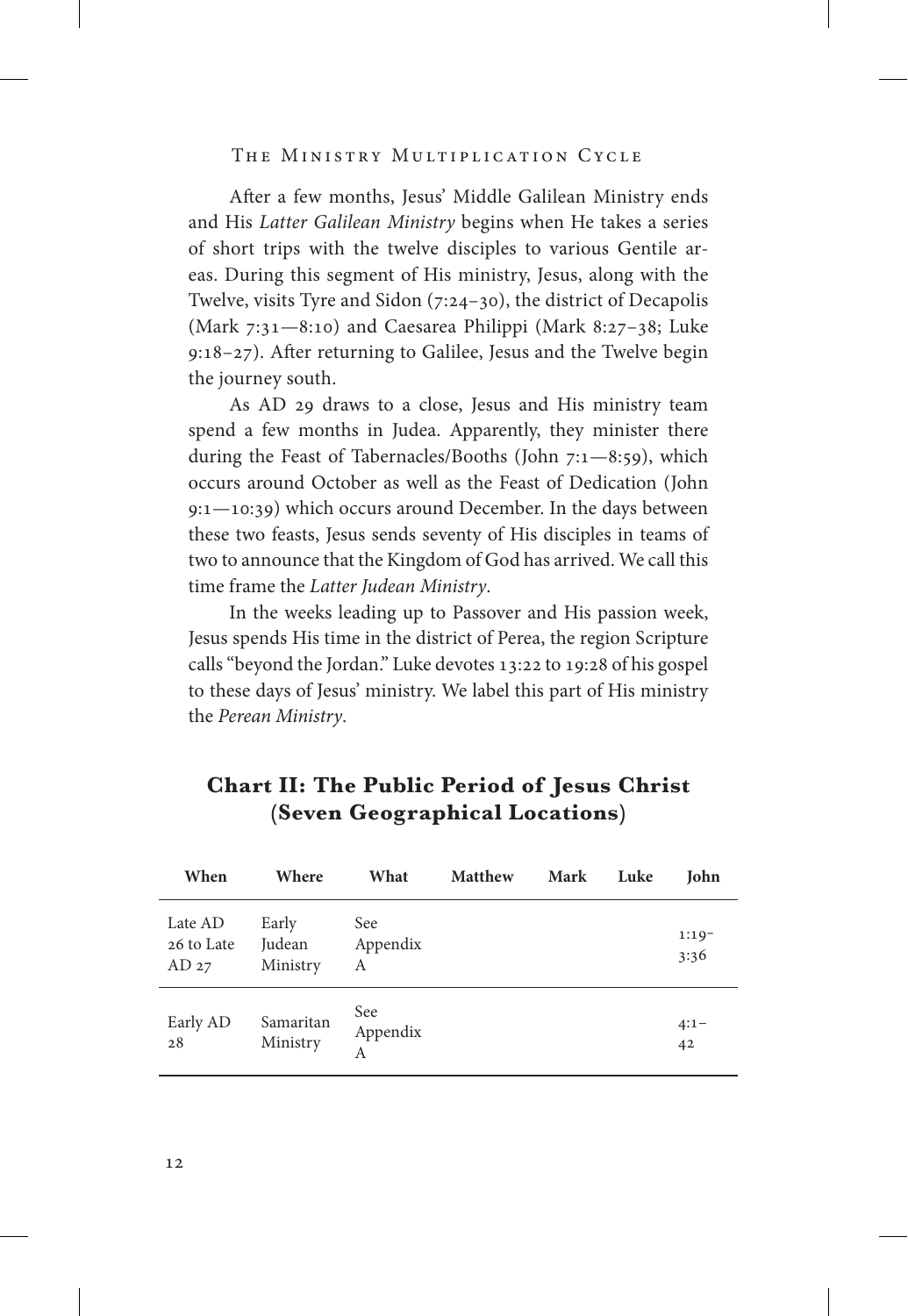| When                                                        | Where                                                                                                 | What                 | <b>Matthew</b>                                                                       | Mark            | Luke              | John              |
|-------------------------------------------------------------|-------------------------------------------------------------------------------------------------------|----------------------|--------------------------------------------------------------------------------------|-----------------|-------------------|-------------------|
| Early<br>$AD28$ to<br>around<br>October<br>AD <sub>28</sub> | Early<br>Galilean<br>Ministry<br>(arrives in<br>Galilee-<br>appoints<br>the $12)$                     | See<br>Appendix<br>A | $4:12-25;$<br>$8:2-4,$<br>$14 - 17;$<br>$9:1-17;$<br>$12:1 - 21$                     | $1:14-$<br>3:12 | $4:14^-$<br>6:11  | $4:43-$<br>5:47   |
| Around<br>November<br>$AD28$ to<br>around<br>April AD<br>29 | Middle<br>Galilean<br>Ministry<br>(appoints)<br>the $12-$<br>departs<br>for Gentile<br>regions)       | See<br>Appendix<br>А | $5:1-8:1;$<br>$8:5-13,$<br>$18, 23 - 34;$<br>$9:18-26;$<br>$11:2-30;$<br>12:22-15:20 | $3:13-$<br>7:23 | $6:12-$<br>9:17   | $6:1 -$<br>7:1    |
| Around<br>May to<br>September<br>AD 29                      | Latter<br>Galilean<br>Ministry<br><i>(arrives)</i><br>in Gentile<br>regions-<br>departs for<br>Judea) | See<br>Appendix<br>А | $8:19-22;$<br>15:21-18:35                                                            | $7:24-$<br>9:50 | $9:18-$<br>62     | $7:2-$<br>10      |
| Around<br>October to<br>December<br>AD <sub>29</sub>        | Latter<br>Judean<br>Ministry                                                                          | See<br>Appendix<br>А |                                                                                      | 10:1a           | $10:1 -$<br>13:21 | $7:11-$<br>10:39  |
| Around<br>January to<br>March AD<br>30                      | Perean<br>Ministry                                                                                    | See<br>Appendix<br>А | 19:1-20:34;<br>$26:6 - 13$                                                           | $10:1b-$<br>52  | 13:22-<br>19:28   | $10:40-$<br>11:54 |

We identified the final week in the ministry of Jesus as the Trials Period of Christ due to all of His suffering. The gospel writers allocate almost one third of their chapters to these seven days. It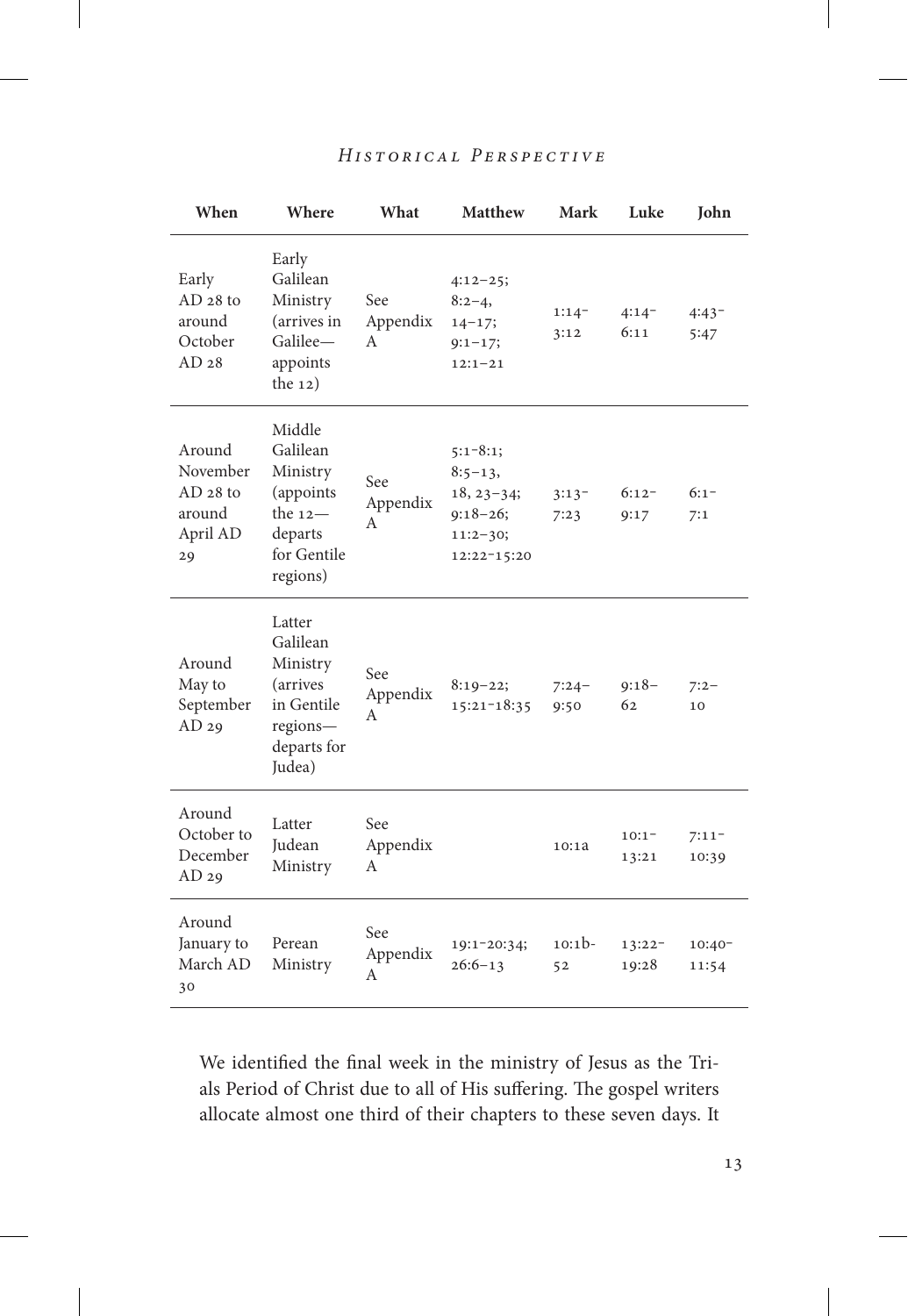does not require much effort to remember the key events that took place on each of these days.

On *Sunday*, having spent the previous night in Bethany at the home of Martha, Mary and Lazarus, Jesus crosses the Mount of Olives into the City of Jerusalem where the people celebrate His Triumphal Entry (Mark 11:1–11; Luke 19:29–44). He returns to Bethany to spend Sunday night.

The following day, *Monday*, Jesus cleanses the Temple by driving out those buying and selling in the temple, as well as overturning the tables of the money changers and the seats of those selling doves (Mark 11:12–18; Luke 19:45–48).

On *Tuesday*, Jesus answers four questions from those seeking to entrap Him and get Him into trouble with the authorities (Mark  $11:19 - 12:44$ ; Luke  $20:1 - 21:6$ ) and two questions from His disciples (Mark 13:1–37; Luke 21:7–38).

Though we cannot be completely confident regarding the exact day, a good case can be made from Luke that Judas plotted with the Pharisees on *Wednesday* to betray Jesus for money (Mark 14:1–2, 10–11; Luke 22:1–6).

Several important events occur on *Thursday*. Jesus hosts what we call the Last Supper with His disciples. Afterward, they walk to a garden on the Mount of Olives where a group from among the chief priests, scribes and elders arrest Jesus. Later, Jesus endures two trials, one with Ananias and the other with the High Priest and the Sanhedrin (Mark 14:12–72; Luke 22:7–65).

On *Friday*, Jesus goes through four more trials: one final religious trial, plus three more civil trials. Pilate presides over the first and third civil trials. Herod Antipas presides over the second one. After the trials, Jesus is taken to the cross where He is crucified and subsequently buried in a tomb cut from rock (Mark 15:1–47; Luke  $22:66 - 23:56a$ ).

On *Saturday*, a group of soldiers is assigned to guard the tomb (Matt 27:62–66).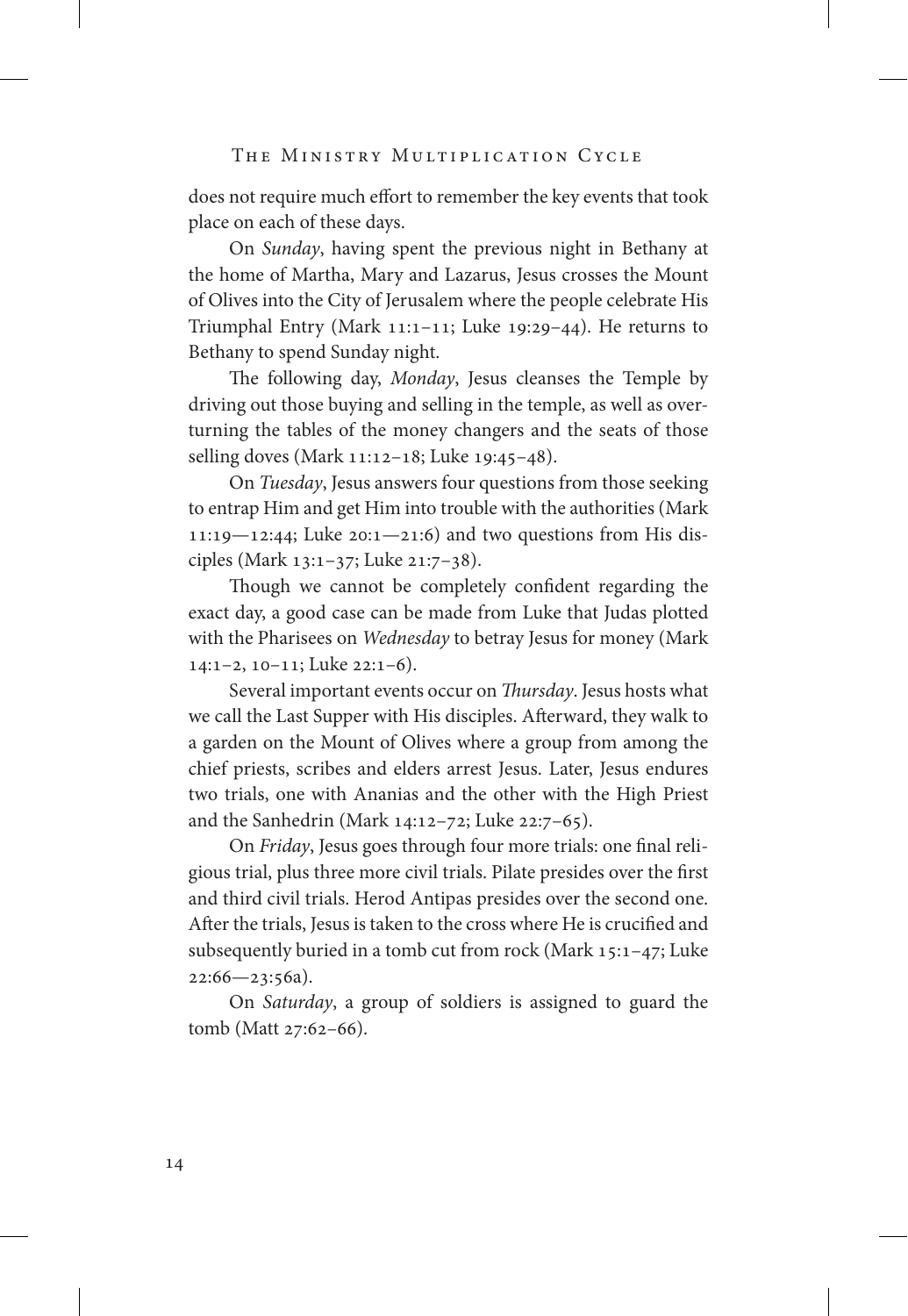## **Chart III: The Trials Period of Jesus Christ (Seven Intense Days)**

| When                | Where                             | What                                                 | <b>Matthew</b>               | Mark                   | Luke               | John              |
|---------------------|-----------------------------------|------------------------------------------------------|------------------------------|------------------------|--------------------|-------------------|
| Sunday              | Jerusalem                         | Triumphal<br>Entry                                   | $21:1-11,$<br>$14 - 17$      | $11:1 - 11$            | $19:29 - 44$       | $12:12-19$        |
| Monday              | Temple                            | Cleansing<br>of the<br>Temple                        | $21:12-$<br>13,<br>$18 - 19$ | $11:12-$<br>18         | $19:45 - 48$       | $12:20 - 50$      |
| Tuesday             | Temple<br>and Mt.<br>of Olives    | Questions<br>& Answers                               | $21:20 -$<br>25:46           | $11:19-$<br>13:37      | $20:1 -$<br>21:38  |                   |
| Wednesday Jerusalem |                                   | Judas ar-<br>ranges his<br>betrayal<br>(3)           | $26:1-5,$<br>$14 - 16$       | $14:1-2,$<br>$10 - 11$ | $22:1-6$           |                   |
| Thursday            | Jerusalem<br>and Mt.<br>of Olives | Last Sup-<br>per and<br>Garden<br>of Geth-<br>semane | $26:17 - 75$                 | $14:12-$<br>72         | $22:7-65$          | $13:1 -$<br>18:27 |
| Friday              | Jerusalem                         | Crucifixion                                          | $27:1-61$                    | $15:1-47$              | $22:66-$<br>23:56a | $18:28-$<br>19:42 |
| Saturday            | Jerusalem                         | Guards<br>placed at<br>the tomb                      | $27:62 - 66$                 | 16:1                   | 23:56b             |                   |

The Triumphant Period of Christ's ministry lasts forty days, from His resurrection to His ascension. We can follow and recall chronologically what happens during this period by remembering three confidence boosters. The first confidence booster highlights the *absence of Jesus* from His tomb. Sunday morning visits, first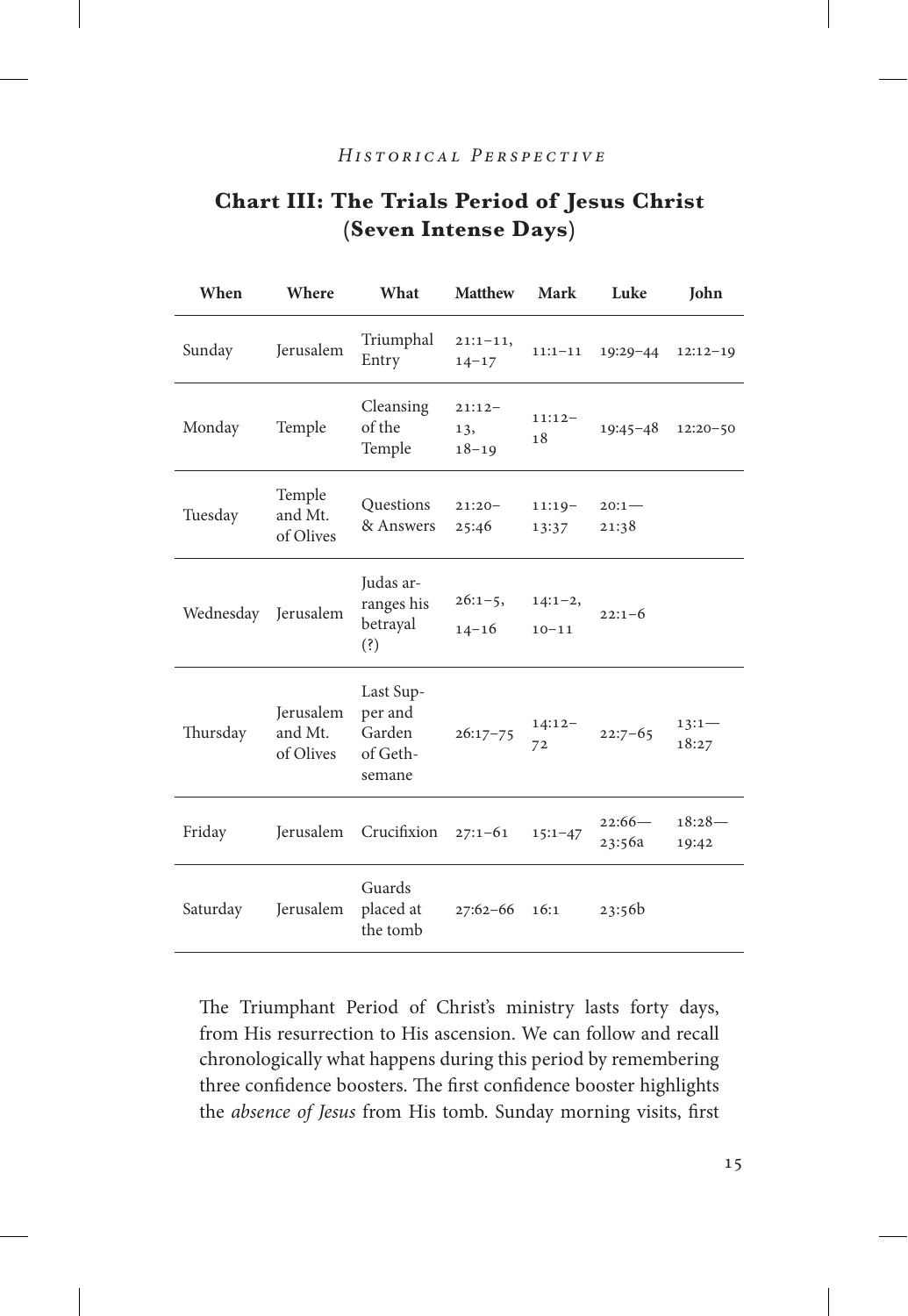by the women, and later Peter and John, verify that the grave is empty, glorious good news indeed. Yet the initial reaction of the women is the suspicion that the body of Jesus may have been stolen. How could the followers of Christ know He had actually risen from the dead? The next series of events quells their fears and gives them great confidence. Over a span of forty days, the followers of Christ personally see the risen Lord. Scripture records at least *ten appearances of Jesus*. These appearances occur in a variety of locations and groups, from single individuals to large crowds. During the culminating event at the end of the forty days, the followers of Christ watch the *ascension of Jesus* as He is lifted into the air, disappearing behind a cloud.

## **Chart IV—The Triumphant Period of Jesus Christ (Three Confidence Builders)**

| When                                 | Where<br>What |                                  | <b>Matthew</b> | Mark           | Luke           | John           |  |
|--------------------------------------|---------------|----------------------------------|----------------|----------------|----------------|----------------|--|
| The Absence of Jesus (An Empty Tomb) |               |                                  |                |                |                |                |  |
| Day 1<br>(Sunday)                    | Jerusalem     | Verified by<br>the women         | $28:1 - 8$     | $16:1 - 8$     | $24:1 - 11$    | 20:1           |  |
| Day 1                                | Jerusalem     | Verified by<br>Peter and<br>John |                |                | 24:12          | $20:2 - 10$    |  |
|                                      |               | The Ten Appearances of Jesus     |                |                |                |                |  |
| Day 1                                | The tomb      | To Mary<br>Magdalene             |                | $16:9-11$      |                | $20:11-$<br>18 |  |
| Day 1                                | The tomb      | To the other<br>women            | $28:9-15$      |                |                |                |  |
| Day 1                                | Jerusalem     | To Cleopas<br>and another        |                | $16:12-$<br>13 | $24:13-$<br>33 |                |  |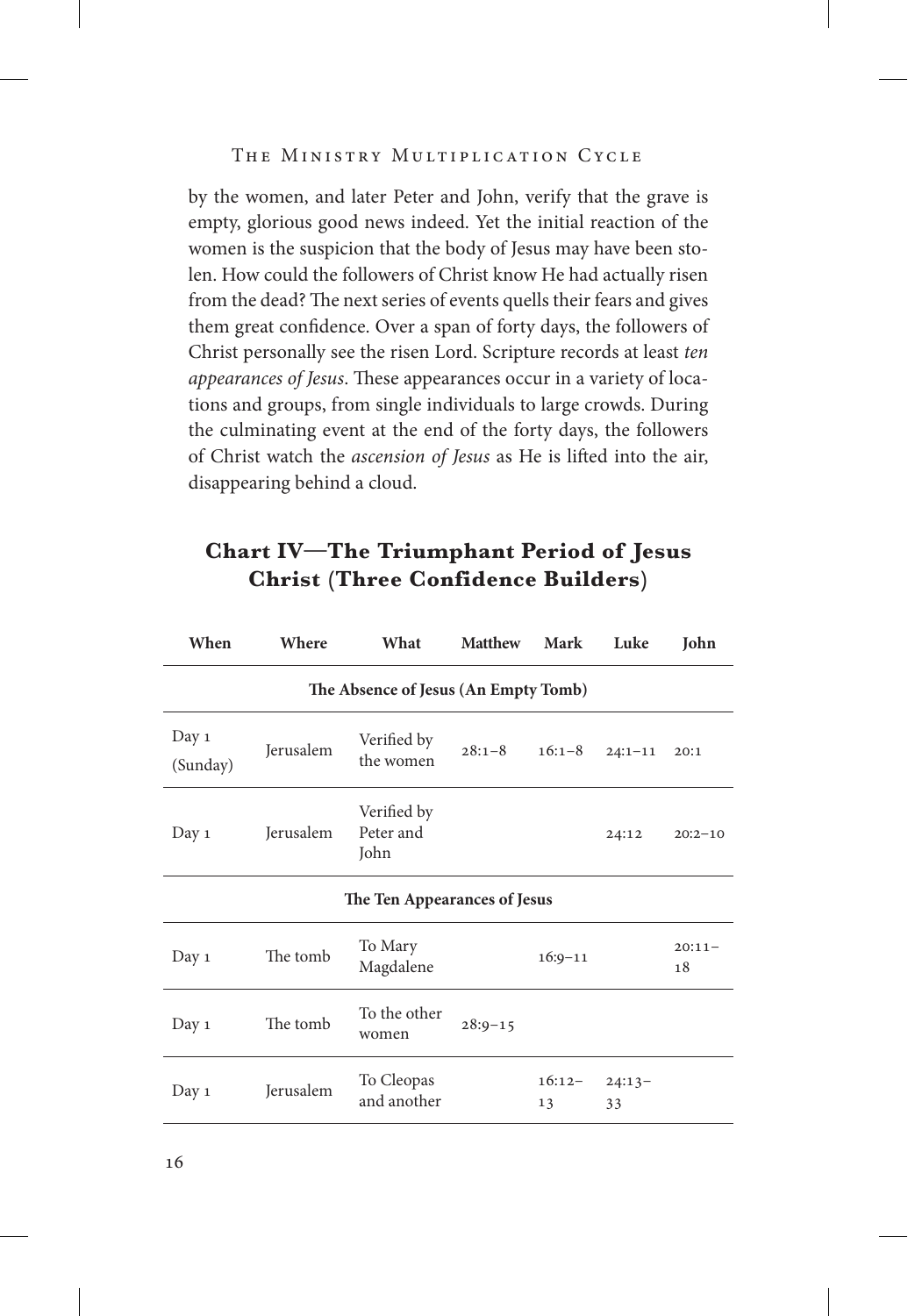| When                                                                | Where                             | What                                                               | <b>Matthew</b> | Mark           | Luke           | John           |
|---------------------------------------------------------------------|-----------------------------------|--------------------------------------------------------------------|----------------|----------------|----------------|----------------|
| Day 1                                                               | Jerusalem                         | To Peter                                                           |                |                | $24:34-$<br>35 |                |
| Day 1                                                               | Jerusalem                         | To the Ten                                                         |                |                | $24:36-$<br>43 | $20:19-$<br>25 |
| After 8<br>days<br>(So either<br>PM of Day<br>9 or AM of<br>Day 10) | Jerusalem                         | To the<br>Eleven                                                   |                | 16:14          |                | $20:26-$<br>31 |
| \$\$\$\$<br>(But after<br>a two day<br>walk from<br>Jerusalem)      | Sea of<br>Galilee                 | To the<br>Seven                                                    |                |                |                | $21:1-25$      |
| \$\$\$\$                                                            | Unknown<br>mountain<br>in Galilee | To the<br>Eleven and<br>maybe to<br>500 others<br>$(1$ Cor $15:6)$ | $28:16 - 20$   | $16:15-$<br>18 |                |                |
| \$\$\$\$                                                            | \$\$\$\$                          | To James<br>$(1$ Cor $15:7)$                                       |                |                |                |                |
| Day 40                                                              | Mount of<br>Olives                | To the Dis-<br>ciples (Acts<br>$1:6-11,1$<br>Cor 15:7)             |                |                | $24:44-$<br>49 |                |
|                                                                     |                                   | The Ascension of Jesus                                             |                |                |                |                |
| Day 40                                                              | Mount of<br>Olives                | Jesus<br>Ascends<br>into Heaven<br>(Acts 1:11)                     |                | $16:19-$<br>20 | $24:50-$<br>53 |                |
|                                                                     |                                   |                                                                    |                |                |                |                |